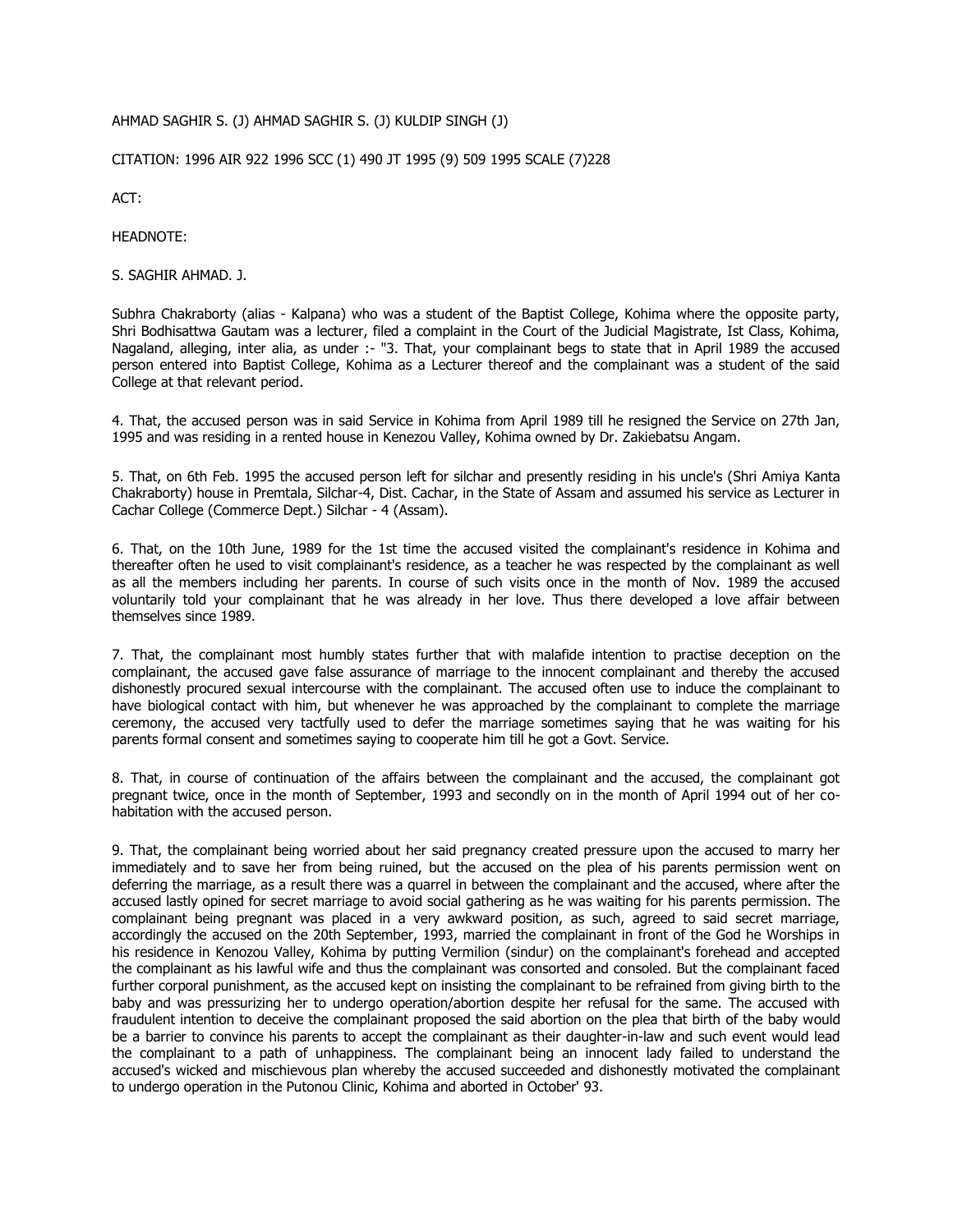10. That, the said Ceremony of giving Sindur (Vermilion) on the complainant's forehead by the accused in front of the God made the complainant to believe that she was lawfully married wife of the accused and with such believe she in good faith completely submitted herself to the accused as an ideal wife and never disbelieved the accused. The complainant even did not have any doubt as to why the accused insisted her to keep their marriage secret. The complainant was forced to undergo abortion even second time in the month of April' 94 in the CAREWELL NURSING HOME at Dimapur with the pretext that if the complainant gave birth to any child before the accused could convince his parents she would never be accepted by Bodhisatta's parents and relatives further their marriage being a secret one, the developed stage of the complainant would hamper the dignity of her own parents and other paternal relations irreparably and thus taking the privilege of complainant innocency the accused has exploited the complainant in a very pre-planned way.

The accused is so wicked that he even furnished a false name in the said Nursing Home and signed the consent Register/Paper as BIKASH GAUTAM concealing his real name BODHISATTA GAUTAM which fact was unknown to the innocent complainant until recently and came to know only in the 2nd week of February, 1995 when the complainant went to obtain a certified copy of the abortion consent paper of the accused.

A copy of said consent paper signed by the accused in annexed hereto and marked as Annexure-1.

11. That, believing her self to be the lawful wife of the accused, the complainant like a dumb shouldered up all those hardship since 1989. On hearing the massage that the accused would go to Silchar, the complainant on 4th Feb.'95 went down to Dimapur and visited the accused to take the complainant permanently with the accused to Silchar as he was going to Silchar to join as a Lecturer in a Government College named CACHAR COLLEGE which both of them actually waited for. But the wicked accused forgetting the consequences of his all fraudulent activities in total disregards of their marriage and their relationship refused to accept the complainant as his wife and abandoned the complainant asking her to forget all her dream. Be it further submitted that the accused's friends namely (1) Shri Subrata Datta, (2) Shri Ranadhir Deb (3) Shri Prasanta Dey and (4) Shri Pradeep Paul of Dimapur tried a lot to convince the accused and not to abandon the complainant in such a cruel manner, as he had already married the complainant and cohabited years together, but all efforts ended in futility as the accused in reply said that the giving of vermilion on complainant's forehead was pretext of marriage to over come the past situations and not at all a complete marriage and the accused repeatedly said that he had no option, but to abandon the complainant as his parents are not agreeable to accept the complainant as their daughter-in-law.

12. That, the accused not only induced the complainant and cohabited with her, giving her a false assurance of marriage but also fraudulently gave through certain marriage ceremony with knowledge that was not a valid marriage and thereby dishonestly made the complaint to believe that she was a lawfully married wife of the accused. The accused even committed the offence of miscarriage by compelling the complainant to undergo abortion twice against her free will. The way the accused exploited the complainant and abandoned her is nothing but an act of grave cruelty as the same has caused serious injury and danger to the complainant's health both mentally and physically, as such, the accused above named has committed Criminal offences punishable U/S 312/420/493/496/498-A of Indian Penal Code." This complaint was registered as Criminal Case No. 1/95 under Sections 312/420/493/496/498-A, Indian Penal Code and Bodhisattwa Gautam was summoned but he, in the meantime, filed a petition in the Gauhati High Court under Section 482 of the Code of Criminal Procedure for quashing of the complaint and the proceedings initiated on its basis, on the ground that the allegations, taken at their face-value, do not make out any case against him. But the High Court by its judgment and order dated May 12, 1995.dismissed the petition compelling Bodhisattwa Gautam to approach this Court by way of Special Leave Petition. Special Leave Petition (Criminal) No. 2675/95 was filed and was dismissed by us by our order dated October 20, 1995, in which we stated as under :- "We see no ground to interfere with the impugned judgment of the High Court.

We dismiss the special leave petition.

Having done so, we further take suo motu notice to the facts of this case as narrated in the complainant which has been read before us. We issue notice to the petitioner as to why he should not be asked to pay reasonable maintenance per month to the respondent during the pendency of the prosecution proceedings against him. Mr. A. Bhattacharjee accepts notice.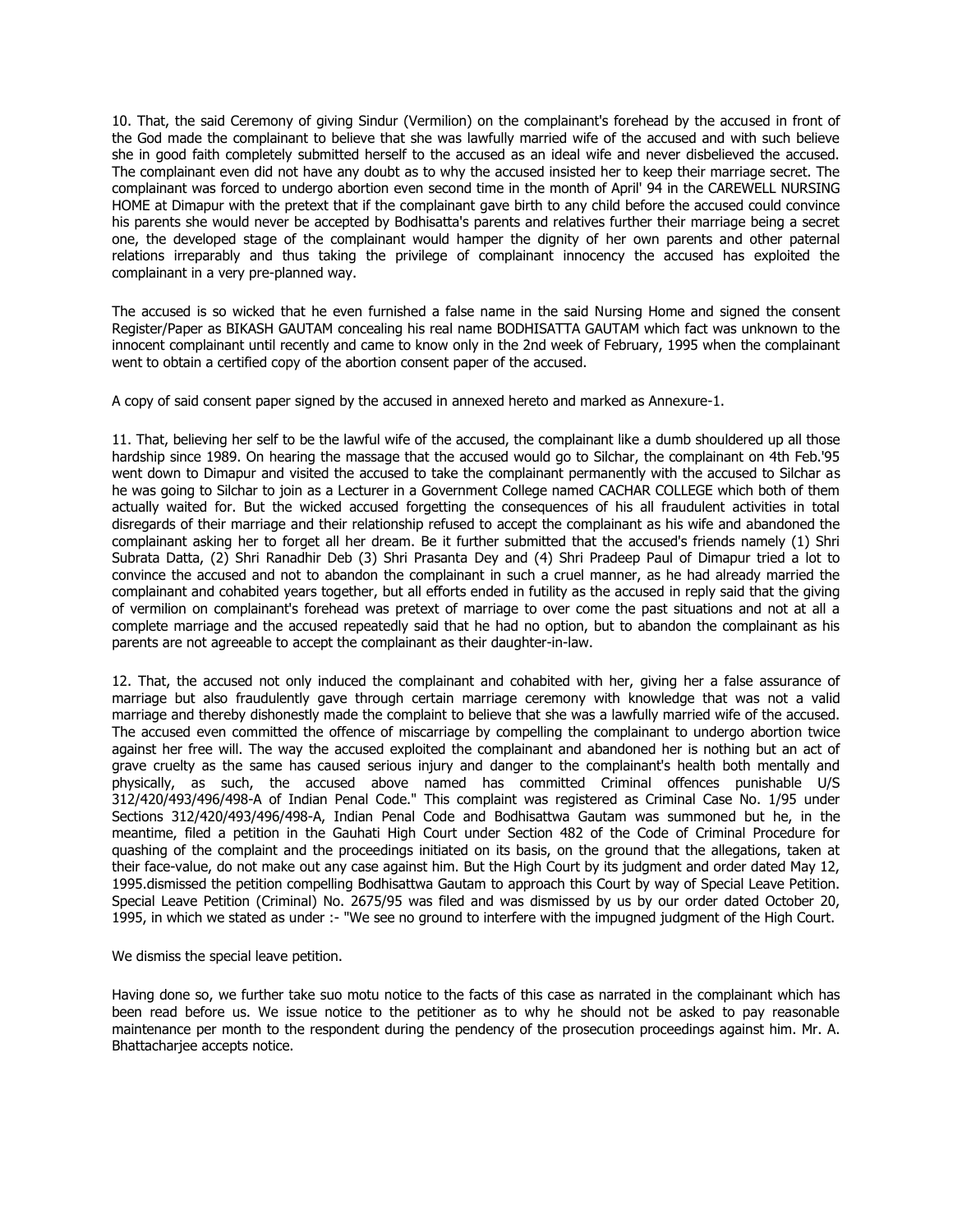List it on 1.12.1995.

Petitioner in person be present in Court on the next date of hearing.

Notice be also sent to the respondent along with the copy of this order." Pursuant to the above order, Shri Bodhisattwa Gautam put in appearance and filed an affidavit in reply in which he denied the allegation made against him in the complaint and stated that the complaint was filed only to harass and humiliate him and, therefore, there was no occasion to direct him to pay any amount as maintenance to the respondent. He also indicated that although he had taken up service in another College, namely, Cachar College, his services had since been terminated. Para 4 of his affidavit in which these facts have been stated is reproduced below :- "4. That I say that I am not in any employment now and I am an unemployed person after my services as a Lecturer in Cachar College, Silchar, has been terminated with effect from 16.7.1995 by a resolution of the Governing Body of the said College passed in a meeting held on 14.9.1995. A true copy of the proceedings of the said meeting of the Governing Body of Cachar College, Silchar held on 14.9.1995 is annexed hereto as Annexure - A1.

The relevant resolution No. 5(A) of the said meeting of the Governing Body reads as follows :- "Resolution No. 5(A):

The Principal placed the leave petitions of Shri B.Gautam, Lecturer, Deptt. of Commerce, adding that Shri Gautam resumed his duties in the College on the re-opening day of the College after summer vacation, i.e., on 15th of July, 1995 and at first he sought leave for twenty one days and the for three years at a stretch.

The Principal also stated that Shri B.

Gautam was appointed against a lien vacancy for one year vice Dr. A.

Mazumdar, the one-year lien having expired on 9.9.1995.

The matter was thoroughly discussed and it was unanimously resolved that since Shri B. Gautam's term of appointment against lien vacancy had expired on 9.9.1995 and his service was not confirmed, (he did not complete even one full year's service), he cannot be granted three years' leave at a stretch as prayed for by him.

Also resolved that as Shri B. Gautam has been absent from the College from 16th of July, 1995 and also the term of his appointment expired on 9.9.1995, Shri Gautam's service as lecturer in the Deptt. of Commerce in Cachar College, Silchar be treated as having been terminated w.e.f. 16th July, 1995.

The Principal be requested to forward the above resolution to the D.P.I.

Assam, for his kind approval of the termination of the services of Sri B.

Gautam w.e.f. 16.7.1995." This resolution along with other resolutions passed in the said meeting held on 14.9.1995 were placed before the meeting of the Governing Body held subsequently on 11.11.1995 for confirmation. A true copy of the notice of meeting to be held on 11.11.1995 containing the agenda of the meeting is annexed hereto as Annexure - A2.

Now I have been reliably informed that in the meeting of the Governing Body on 11.11.1995, the aforesaid resolution terminating my service has been confirmed. I further state that I have not received any payment towards my salary since July, 1995 and after the termination of my service with effect from 16.7.1995 no question of my receiving any salary arises.

In the circumstances I respectfully submit that no question of burdening me with the liability of paying maintenance to the respondent can arise." The facts set out in the complaint lodged against Bodhisattwa Gautam indicate that there was initially a period of romance during which Bodhisattwa Gautam used to visit the house of Subhra Chakraborty and on one occasion, he told her that he was in love with her and ultimately succeeded, on the basis of his assurances to marry her, in developing sexual relationship with her with the tragic result that Subhra Chakraborty became pregnant. While in that state, she persuaded Gautam to marry her, but he, deferred the proposal on the plea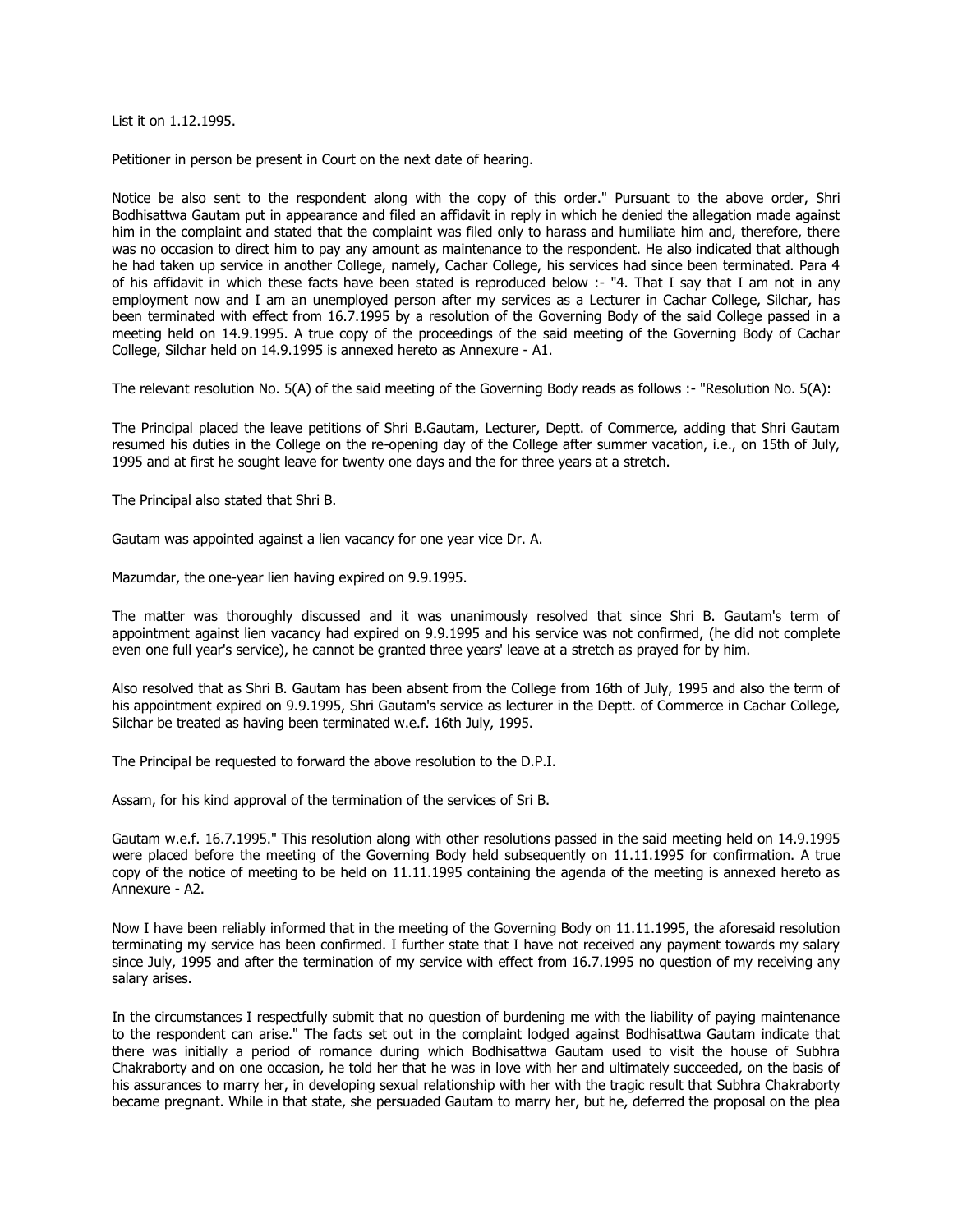that he had to take his parents' permission. He, however, agreed to marry her secretly. Consequently, on 20th September, 1993, Bodhisattwa Gautam took her before the God he worshiped and put Vermilion on her forehead and accepted her as his lawful wife. In spite of the secret marriage, he, through his insistence, succeeded in motivating her for an abortion which took place in a clinic at Kohima in October, 1993.

Subhra Chakraborty became pregnant second time and at the instance of Bodhisattwa Gautam she had to abort again in April, 1994 in the Carewell Nursing Home at Dimapur where Gautam signed the consent paper and deliberately mentioned himself as Bikash Gautam.

The Gauhati High Court, as already pointed out above, refused to quash the proceeding in Criminal Case No 1/95 pending in the Court of the Judicial Magistrate, Ist Class, Kohima and this Court has upheld the judgment of the Gauhati High Court. The question is whether any further order can be passed in the case and Gautam can be compelled to pay maintenance to Subhra Chakraborty during the pendency of the Criminal Case for which Show Cause Notice has been issued to him? This Court, as the highest Court of the country, has a variety of jurisdiction. Under Article 32 of the Constitution, it has the jurisdiction to enforce the Fundamental Rights guaranteed by the Constitution by issuing writs in the nature of Habeas Corpus, Mandamus, Prohibition, Quo-Warranto and Certiorari. Fundamental Rights can be enforced even against private bodies and individuals. Even the right to approach the Supreme Court for the enforcement of the Fundamental Rights under Article 32 itself is a Fundamental Right. The jurisdiction enjoyed by this Court under Article 32 is very wide as this Court, while considering a petition for the enforcement of any of the Fundamental Rights guaranteed in Part III of the Constitution, can declare an Act to be ultra vires or beyond the competence of the legislature and has also the power to award compensation for the violation of the Fundamental Rights. See : Rudul Sah vs. State of Bihar : AIR 1983 SC 1086; Peoples' Union for Democratic Rights (through its Secretary & Anr.) vs. Police Commissioner, Delhi Police HQs.

& Anr. : (1989) 4 SCC 730.

For the exercise of this jurisdiction, it is not necessary that the person who is the victim of violation of his fundamental right should personally approach the Court as the Court can itself take cognizance of the matter and proceed suo motu or on a petition of any public spirited individual. This Court through its various decisions, has already given new dimensions, meaning and purpose to many of the fundamental rights especially the Right to Freedom and Liberty and Right to Life. The Directive Principles of the State Policy, have also been raised by this Court from their static and unenforceable concept to a level as high as that of the fundamental rights.

This Court has, innumerable times, declared that "Right to Life" does not merely mean animal existence but means something more, namely, the right to live with human dignity. (See : Francis Coralie Mullin vs. The Administrator, Union Territory of Delhi & Ors., AIR 1981 SC 746; State of Maharashtra vs. Chandrabhan, AIR 1983 SC 803;

Olga Tellis & Ors. vs. Bombay Municipal Corporation & Ors., AIR 1986 SC 180; and Delhi Transport Corporation vs. D.T.C.

Mazdoor Congress & Ors., AIR 1991 SC 101). Right to Life would, therefore, include all those aspects of life which go to make a life meaningful, complete and worth-living.

Unfortunately, a woman, in our country, belongs to a class or group of society who are in a disadvantaged position on account of several social barriers and impediments and have, therefore, been the victim of tyranny at the hands of men with whom they, fortunately, under the Constitution enjoy equal status. Women also have the right to life and liberty; they also have the right to be respected and treated as equal citizens. Their honour and dignity cannot be touched or violated. They also have the right to lead an honourable and peaceful life. Women, in them, have many personalities combined. They are Mother, Daughter, Sister and Wife and not play things for centre spreads in various magazines, periodicals or newspapers nor can they be exploited for obscene purposes. They must have the liberty, the freedom and, of course, independence to live the roles assigned to them by Nature so that the society may flourish as they alone have the talents and capacity to shape the destiny and character of men anywhere and in every part of the world.

Rape is thus not only a crime against the person of a woman (victim), it is a crime against the entire society. It destroys the entire psychology of a woman and pushed her into deep emotional crises. It is only by her sheer will power that she rehabilitates herself in the society which, on coming to know of the rape, looks down upon her in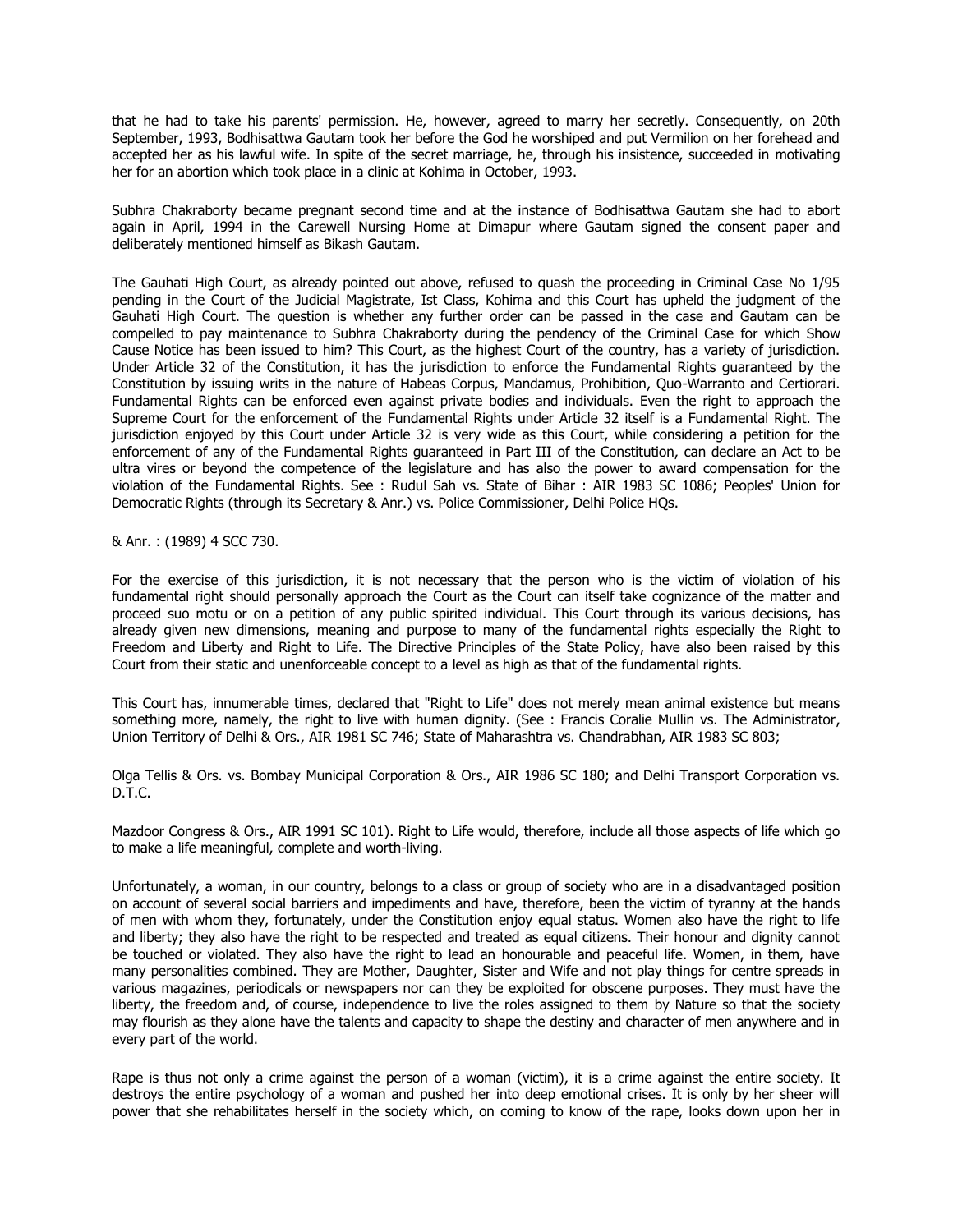derision and contempt. Rape is, therefore, the most hated crime. It is a crime against basic human rights and is also violative of the victim's most cherished of the Fundamental Rights, namely, the Right to Life contained in Article 21.

To many feminists and psychiatrists, rape is less a sexual offence than an act of aggression aimed at degrading and humiliating women. The rape laws do not, unfortunately, take care of the social aspect of the matter and are inept in many respects.

It is said that present days' law relating to rape have their origin in 1736 in Britain, when Sir Mathew Hale in his Historia Placitorum Cornea or, in other words, "History of the pleas of the Crown" presented common-law rape doctrines which were immediately noticed to be hostile to the interests of women as one of the requirement was to inform the jury during trial that rape charges were easy to bring but difficult to defend. Consequently, in a tide of law reforms, this requirement was removed. The rule of corroboration which was much stricter in a trial for the offence of rape than for other offences was also largely removed from law.

In India also the rule of "Corroboration of the Prosecutrix" has undergone a change through statutory amendments as also through decisions of this Court.

In State of Himachal Pradesh vs. Raghubir Singh, 1993(2) SCC 622, this Court observed as under :- "There is no legal compulsion to look for corroboration of the evidence of the prosecutrix before recording an order of conviction. Evidence has to be weighed and not counted. Conviction can be recorded on the sole testimony of the prosecutrix, if her evidence inspires confidence and there is absence of circumstances which militate her veracity. In the present case the evidence of the prosecutrix is found to be reliable and trustworthy. No corroboration was required to be looked for, though enough was available on the record. The medical evidence provided sufficient corroboration." In State of Karnataka vs. Mahabaleshwar Gourya Naik, AIR 1992 SC 2043 = 1992 Suppl. (3) SCC 179, the Court went to the extent of laying down that even if the victim of rape is not available to give evidence on account of her having committed suicide, the prosecution case cannot be thrown away over board. In such a case, the non-availability of the victim will not be fatal and the Court can record a conviction on the basis of the available evidence brought on record by the prosecution.

In spite of the decision of this Court that (depending upon the circumstances of the case) corroboration of the prosecutrix was not necessary, the cases continued to end in acquittal on account of mishandling of the crime by the police and the invocation of the theory of "consent" by the Courts who tried the offence. To overcome this difficulty, the legislature intervened and introduced Section 114-A in the Evidence Act by Act No. 43 of 1983 reading as under:- 114-A. Presumption as to absence of consent in certain prosecutions for rape.- In a prosecution for rape under clause (a) or clause (b) or clause (c) or clause (d) or clause (e) or clause (g) or sub-section (2) of Section 376 of the Indian Penal Code (45 of 1860), where sexual intercourse by the accused is proved and the question is whether it was without the consent of the woman alleged to have been raped and she states in her evidence before the Court that she did not consent, the Court shall presume that she did not consent." This Section enables a court to raise a presumption that the woman who was the victim of rape had not consented and that the offence was committed against her will. The situation, however, has hardly improved. Conviction rates for rape are still lower than any other major crime and the woman continue to argue even today that in rape cases the victimized women, rather than the rapists, were put on trial. A large number of women still fail to report rapes to the police because they fear embarrassing and insensitive treatment by the doctors, the law enforcement personnel and/or the cross-examining defence attorneys. The fear has to be allayed from the minds of women so that if and when this crime is committed, the victim may promptly report the matter to the police and on a chargesheet being submitted, the trial may proceed speedily without causing any embarrassment to the prosecutrix who may come in the witness box without fear psychosis.

We may, at this stage, refer to a decision of this Court in Delhi Domestic Working Women's Forum vs. Union of India, 1995 (1) SCC 14, in which Court observed as under :- "It is rather unfortunate that in recent times, there has been an increase in violence against women causing serious concern. Rape does indeed pose a series of problems for the criminal justice system. There are cries for harshest penalties, but often times such crimes eclipse the real plight of the victim.

Rape is an experience which shakes the foundations of the lives of the victims.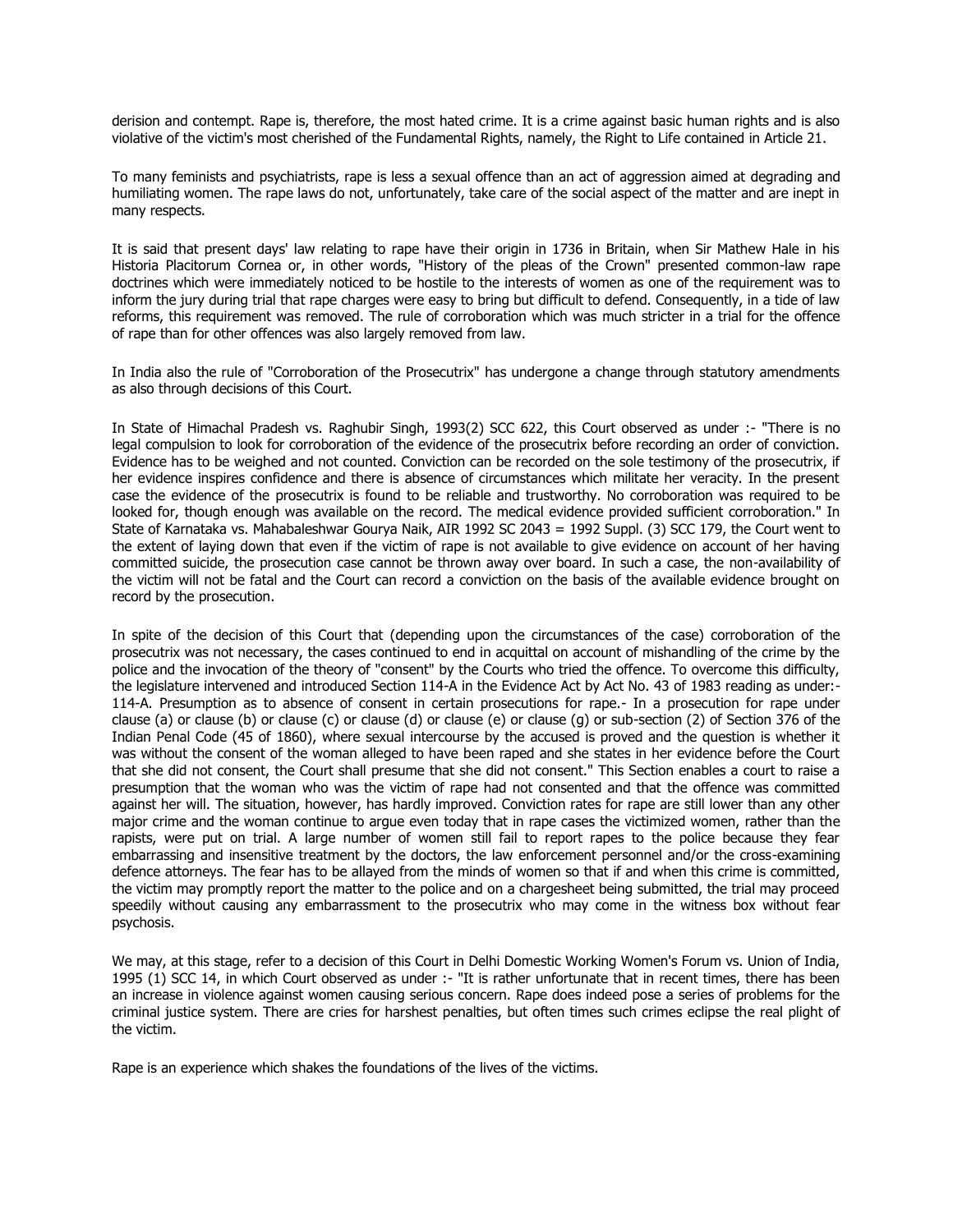For many, its effect is a long-term one, impairing their capacity for personal relationships, altering their behaviour values and generating and less fears. In addition to the trauma of the rape itself, victims have had to suffer further agony during legal proceedings." This Court further observed as under :- "The defects in the present system are :

Firstly, complaints are handled roughly and are not even such attention as is warranted. The victims, more often than not, are humiliated by the police. The victims have invariably found rape trials a traumatic experience. The experience of giving evidence in court has been negative and destructive. The victims often say, they considered the ordeal to be even worse than the rape itself. Undoubtedly, the court proceedings added to and prolonged the psychological stress they had had to suffer as a result of the rape itself.

In this background, it is necessary to indicate the broad parameters in assisting the victims of rape.

(1) The complainants of sexual assault cases should be provided with legal representation. It is important to have some one who is well-acquainted with the criminal justice system. The role of the victim's advocate would not only be to explain to the victim the nature of the proceedings, to prepare her for the case and to assist her in the police station and in court but to provide her with guidance as to how she might obtain help of a different nature from other agencies, for example, mind counselling or medical assistance. It is important to secure continuity of assistance by ensuring that the same person who looked after the complainant's interests in the police station represent her till the end of the case.

(2) Legal assistance will have to be provided at the police station since the victim of sexual assault might very well be in a distressed state upon arrival at the police station, the guidance and support of a lawyer at this stage and whilst she was being questioned would be of great assistance to her.

(3) The police should be under a duty to inform the victim of her right to representation before any questions were asked of her and that the police report should state that the victim was so informed.

(4) A list of advocates willing to act in these cases should be kept at the police station for victims who did not have a particular lawyer in mind or whose own lawyer was unavailable.

(5) The advocate shall be appointed by the court, upon application by the police at the earliest convenient movement, but in order to ensure that victims were questioned without undue delay, advocates would be authorised to act at the police station before leave of the court was sought or obtained.

(6) In all rape trials anonymity of the victims must be maintained, as far as necessary.

(7) It is necessary, having regard to the Directive Principles contained under Article 38(1) of the Constitution of India to set up Criminal Injuries Compensation Board. Rape victims frequently incur substantial financial loss. Some, for example, are too dramatized to continue in employment.

(8) Compensation for victims shall be awarded by the court on conviction of the offender and by the Criminal Injuries Compensation Board whether or not a conviction has taken place. The Board will take into account pain, suffering and shock as well as loss of earnings due to pregnancy and the expenses of the child but if this occurred as a result of the rape.

In the present situation, the third respondent will have to evolve such scheme as to wipe out the fears of such unfortunate victims. Such a scheme shall be prepared within six months from the date of this judgment. Thereupon, the Union of India, will examine the same and shall take necessary steps for the implementation of the scheme at the earliest." This decision recognises the right of the victim for compensation by providing that it shall be awarded by the Court on conviction of the offender subject to the finalisation of Scheme by the Central Government. If the Court trying an offence of rape has jurisdiction to award the compensation at the final stage, there is no reason to deny to the Court the right to award interim compensation which should also be provided in the Scheme. On the basis of principles set out in the aforesaid decision in Delhi Domestic Working Women's Forum, the jurisdiction to pay interim compensation shall be treated to be part of the over all jurisdiction of the Courts trying the offences of rape which, as pointed out above is an offence against basic human rights as also the Fundamental Right of Personal Liberty and Life.